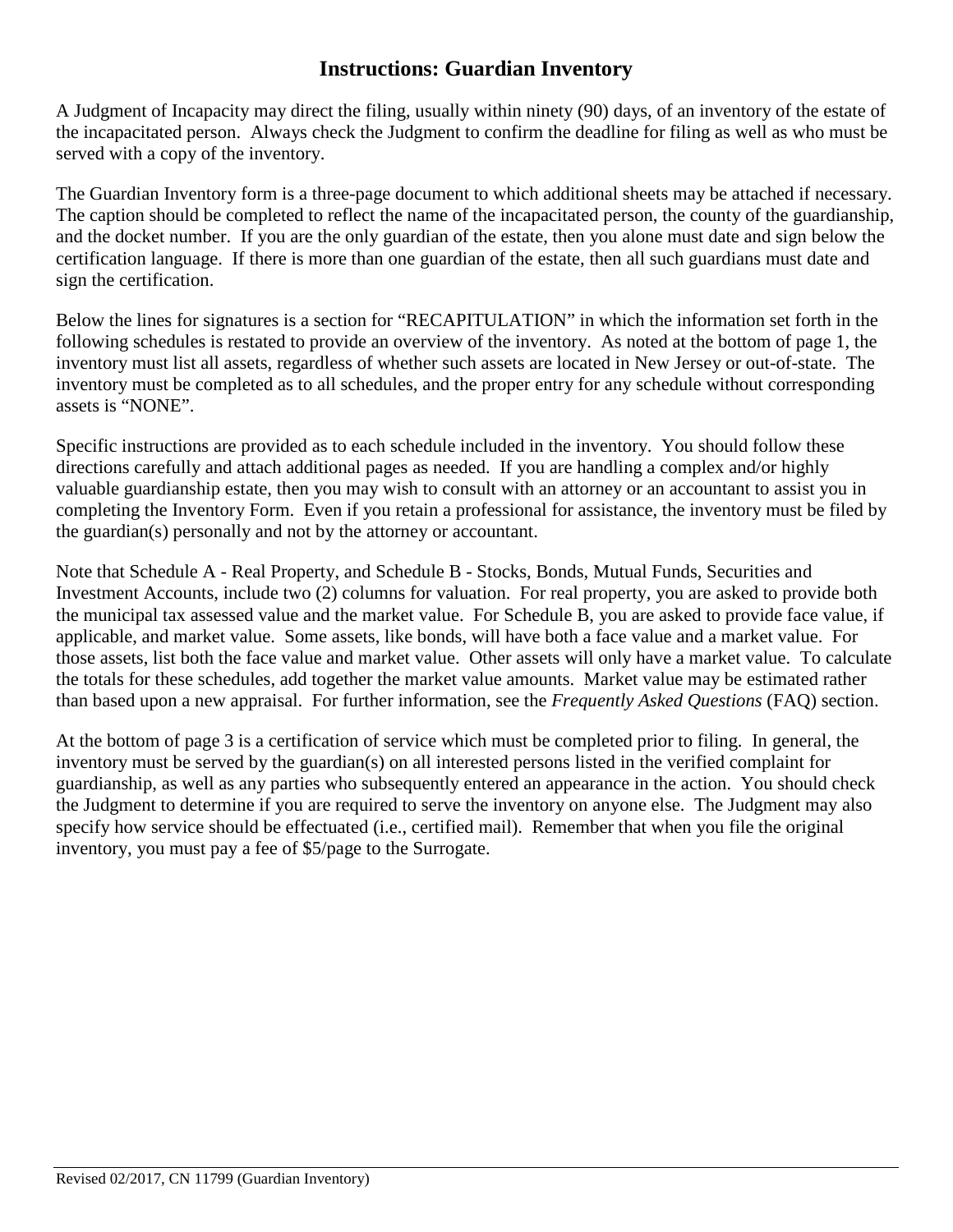## **Guardian Inventory Form**

**Notice to Interested Parties:** Interested parties should act to protect the welfare and/or finances of an adult incapacitated person under legal guardianship. Within the time and in the manner provided by law, interested parties may file a motion to object to actions taken by the guardian or to seek review of the guardianship. Although some guardianship reports are subject to review by authorized Judiciary and/or Surrogate personnel, interested parties remain responsible for requesting court review as to any misstatements or misconduct by a guardian.

an Incapacitated Person

Superior Court of New Jersey Chancery Division - Probate Part *In the Matter of the Estate of,* County of County of County of County of County of County of County of County of County of County of County of County of County of County of County of County of County of County of County o Docket No.

> **Guardianship Estate Inventory**

Within ninety days (90) following appointment, the guardian(s) of the estate shall file an original inventory with the Surrogate, as Deputy Superior Court Clerk, Chancery Division, Probate Part, and serve a copy of the inventory on the interested persons named in the verified guardianship complaint and those who subsequently appeared in the action or to whom the court directs.

,

The Guardian(s) of the Estate hereby certify and say:

The following schedules contain a complete and accurate inventory and valuation of all real and personal property of this estate, so far as the undersigned is informed. I/we certify that the foregoing statements made by me/us are true. to the best of my/our knowledge, and that I/we will supplement this form as may be necessary should additional information become available. I/we am/are aware that if any of the foregoing statements made by me/us are willfully false, I/we am/are subject to punishment.

| Date                                                                         | Signature             |    |
|------------------------------------------------------------------------------|-----------------------|----|
|                                                                              | Print Name            |    |
| Date                                                                         | Signature             |    |
|                                                                              | Print Name            |    |
|                                                                              | <b>Recapitulation</b> |    |
| Schedule A - Real Property                                                   |                       |    |
| Schedule B - Stocks, Bonds, Mutual Funds, Securities and Investment Accounts |                       |    |
| Schedule C - Cash, Bank Accounts, Notes Due                                  |                       |    |
| Schedule D - Pensions, Retirement Accounts, Annuities, Profit Sharing Plans  |                       |    |
| Schedule E - Miscellaneous Personal Property                                 |                       |    |
| Gross Value                                                                  |                       |    |
| Schedule F - Encumbrances                                                    |                       | \$ |
| <b>Total Net Estate</b>                                                      |                       |    |
| Schedule G - Monthly Income                                                  |                       |    |
|                                                                              |                       |    |

Note: When completing the following schedules, please list all assets, regardless of its location. All out-of-state assets must be disclosed. Enter "NONE" for schedules without corresponding assets.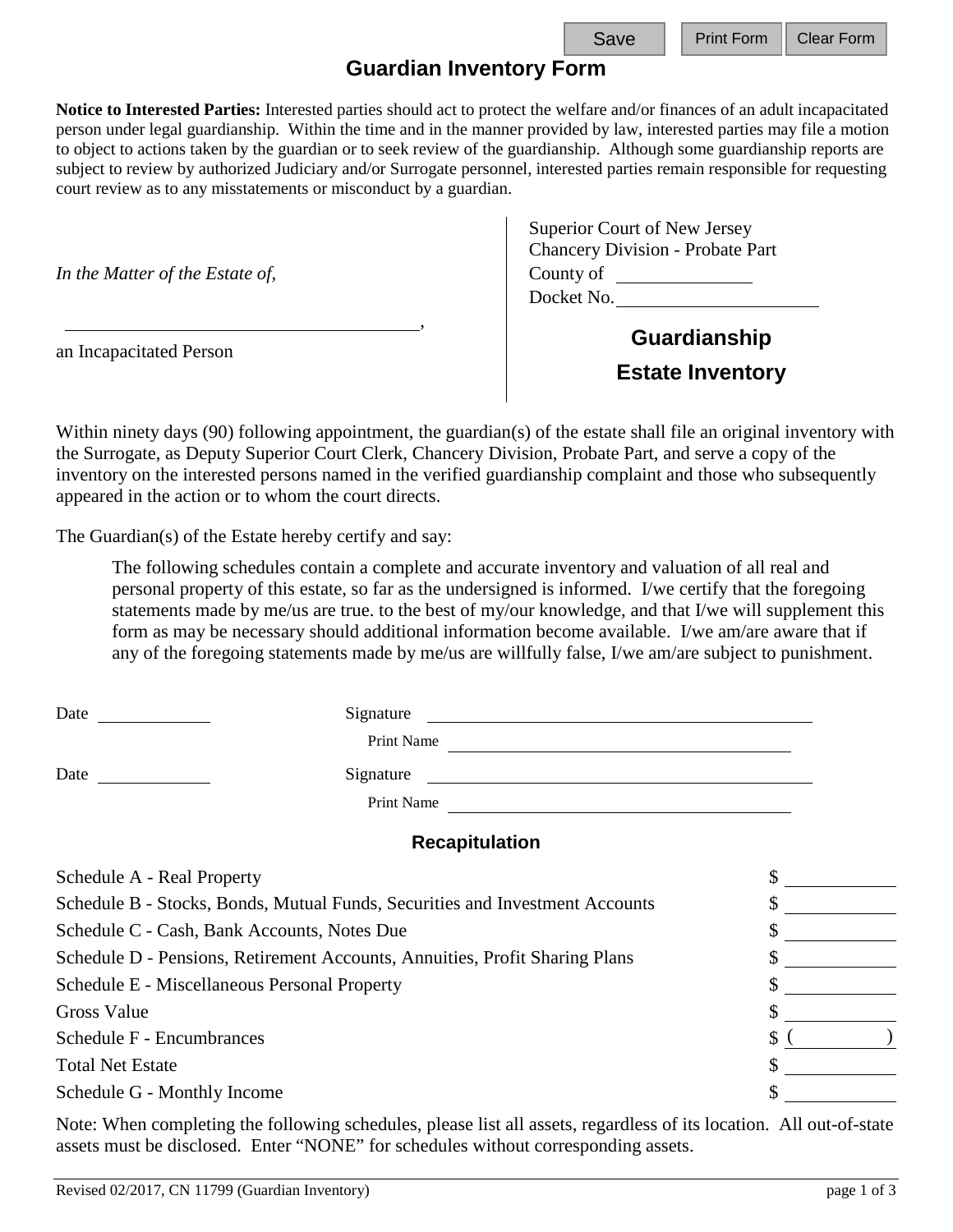**SCHEDULE A** - Real Property. All interests in real property including real property held in common or jointly with other and, if held jointly, describe the interest. If none, so state.

| Item No. Description: Address (include county and state) | Municipal Tax<br><b>Assessed Value</b> | Market Value |
|----------------------------------------------------------|----------------------------------------|--------------|
|                                                          |                                        |              |
|                                                          |                                        |              |
|                                                          |                                        |              |

**Total Schedule A** *(also enter under recapitulation, page 1)* **\$** .

**SCHEDULE B** - Stocks, Bonds, Mutual Funds, Securities and Investment Accounts. Include all interests in stocks, bonds, mutual funds, securities and investment accounts including interests held in common or jointly with other(s) or in trust, and, if held jointly, describe the interest. If none, so state.

| Item No. | Description (include name of financial institution, account type, number<br>of shares or last four digits of account and date value fixed.) | Face Value | Market Value |
|----------|---------------------------------------------------------------------------------------------------------------------------------------------|------------|--------------|
|          |                                                                                                                                             |            |              |
|          |                                                                                                                                             |            |              |
|          |                                                                                                                                             |            |              |
|          |                                                                                                                                             |            |              |

**Total Schedule B** *(also enter under recapitulation, page 1)* **\$** .

**SCHEDULE C** - Money on hand, checking and savings accounts and certificates of deposit in banks and notes or other indebtedness due the incapacitated person. If none, so state.

| Item No. | Description (include name of financial institution, account type, last four digits of accounts and<br>date value fixed.) | Value |
|----------|--------------------------------------------------------------------------------------------------------------------------|-------|
|          |                                                                                                                          |       |
|          |                                                                                                                          |       |
|          |                                                                                                                          |       |
|          | <b>Total Schedule C</b> (also enter under recapitulation, page 1) $\$                                                    |       |

**SCHEDULE D** - Pensions, retirement accounts (IRA's, 401(k), annuities, profit sharing plans *et cetera*). Include last four digits of account. If none, so state.

| Item No. | Description (include name of financial institution, account type, last four digits of accounts and<br>date value fixed.) | Value |
|----------|--------------------------------------------------------------------------------------------------------------------------|-------|
|          |                                                                                                                          |       |
|          |                                                                                                                          |       |
|          | <b>Total Schedule D</b> (also enter under recapitulation, page 1) $\$                                                    |       |

**SCHEDULE E -** Miscellaneous Personal Property - (tangible personal property, motor vehicles, recreation vehicles, employment bonus or award, interest in a partnership or unincorporated business, articles or collections having either artistic or intrinsic value, *et cetera*) If none, so state.

| Item No. Description                                                            | Value |
|---------------------------------------------------------------------------------|-------|
|                                                                                 |       |
|                                                                                 |       |
|                                                                                 |       |
|                                                                                 |       |
| <b>Total Schedule E</b> (also enter under recapitulation, page 1) $\frac{1}{2}$ |       |